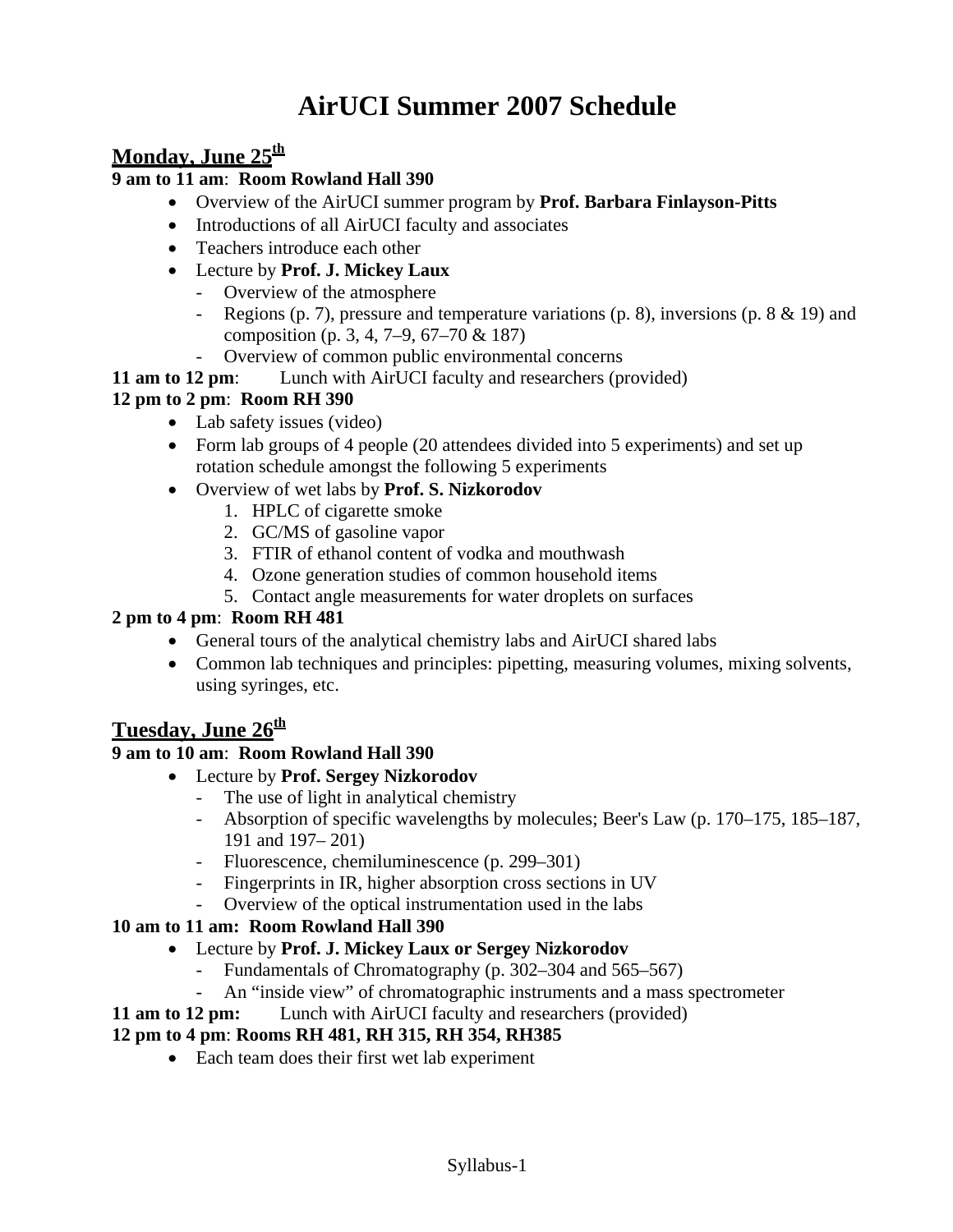# **Wednesday, June 27th**

## **9 am to 11 am**: **Room Rowland Hall 390**

- Lecture by **Prof. Barbara Finlayson–Pitts**
	- Interaction of light with matter and environmental photochemistry (p. 9–12, 15–18, 67, 70–72, 161–163, 167 & 168)
	- Applications to the Chapman reactions (p. 18–26), CFC's (p. 49–56), and Ozone Depletion (p. 1–6, 12–15, 19, 20 & 27–52)
	- Chemistry of  $NO_x$  and Photochemical Smog (p. 66, 67, 72–82 and 149–156)

**11 am to 12 pm**: Lunch with AirUCI faculty and researchers (provided)

### **12 pm to 4 pm**: **Rooms RH 481, RH 315, RH 354, RH385**

• Continue with the second wet lab experiment

# **Thursday, June 28th**

## **9 am to 11 am**: **Room RH 390**

- Lecture by **Prof. Donald Dabdub**
	- Basics of computer modeling and simulations
	- Specific applications to LA basin (p. 72–78 and 149–156 on LA Smog)
	- Global Circulation Models and Predictions (p. 212, 213 & 220 226)

**11 am to 12 pm**: Lunch with AirUCI faculty and researchers (provided)

### **12 pm to 4 pm**: **Room MSTB 226B**

• Computer Lab: Simulations of air pollution in the LA basin

# **Friday, June 29th**

## **9 am to 11 am**: **Room Rowland Hall 390**

- Lecture by **Prof. Doug Tobias**
	- Molecular structure
	- Fundamentals of molecular dynamics
	- Review of computational chemistry

#### **11 am to 12 pm**: Lunch with AirUCI faculty and researchers (provided)

#### **12 pm to 4 pm**: **Room MSTB 226B**

• Computer Lab: Chemistry on the computer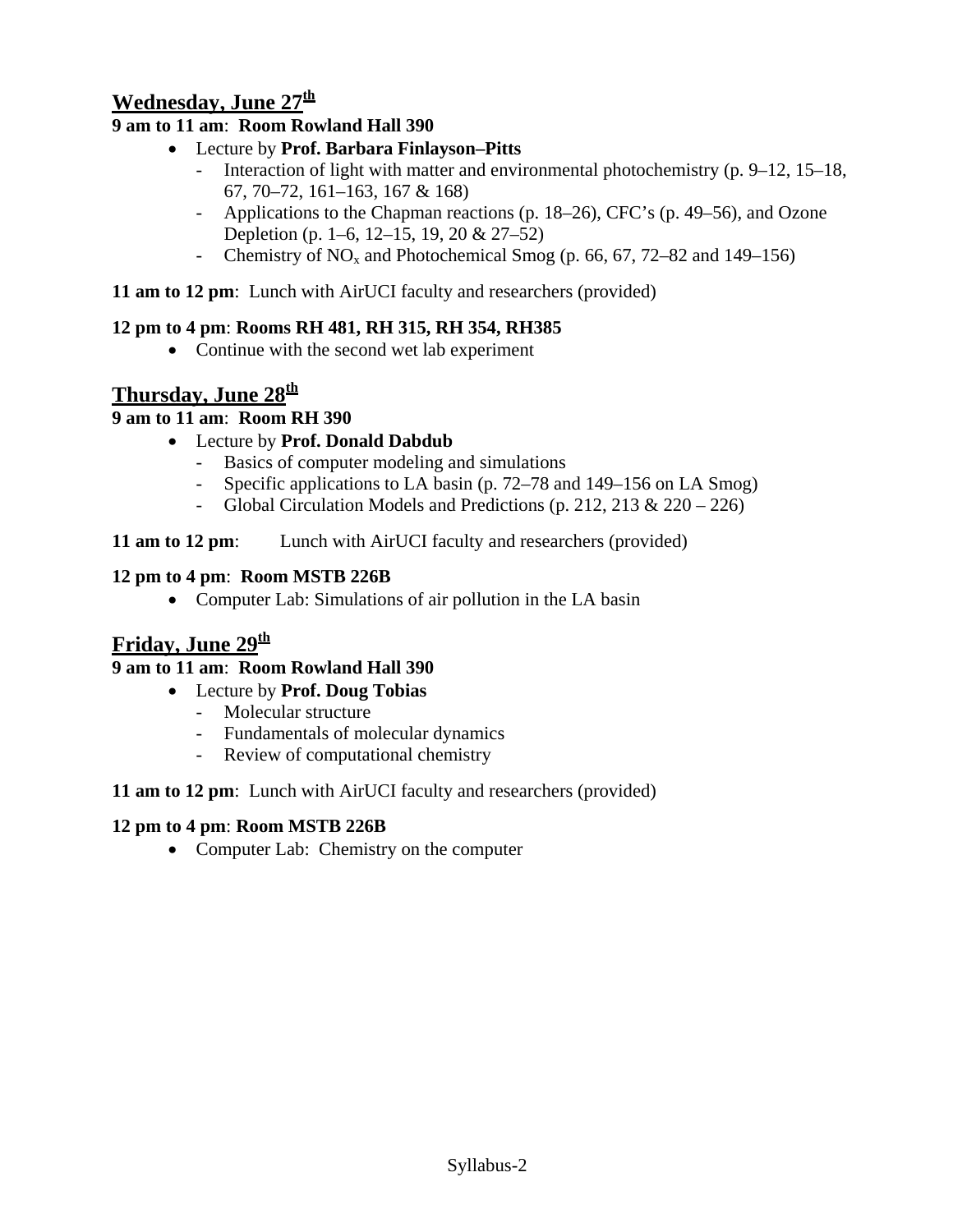# **Monday, July 2nd**

### **9 am to 11 am**: **Room Rowland Hall 390**

- Lecture by **Prof. Sergey Nizkorodov**
	- Particulate matter (PM10 and PM2.5) (p. 106–116)
	- Health risks of particulate matter (p. 116–127)
	- Light interaction with particulates (p. 202 & 203)
	- Aerosols: Composition and Effects on Global Warming (p. 107, & 203–206)
	- PAH (p. 393–402)
	- Combustion reactions and pollutant formation
	- Fuels: Hydrocarbons, Aromatics, H2 (p. 283), Coal (p. 228 & 229), Petroleum and Gasoline (p. 229–231 & 267–271), Diesel (p. 267–269, 401 & 402)
	- Alcohols as Fuel (p. 272–280), MTBE (p. 280–282)
	- Leaded Fuel (p. 537–541)
	- Basic Organic Nomenclature (Appendix AP–1 through AP–14)

#### **11 am to 12 pm:** Lunch with AirUCI faculty and researchers (provided)

### **12 pm to 4 pm**: **Rooms RH 481, RH 315, RH 354, RH385**

• Continue with the third wet lab experiment

# **Tuesday, July 3rd**

### **9 am to 11 am**: **Room Rowland Hall 390**

- Special lecture by **Prof. Benny Gerber**
	- The Hydrogen Bond in Chemistry

**11 am to 12 pm**: Lunch discussion of applications of material to their teaching (provided)

## **12 pm to 4 pm**: **Rooms RH 481, RH 315, RH 354, RH385**

• Continue with the fourth wet lab experiment

## **Wednesday, July 4th**

**Independence Day break – no classes**